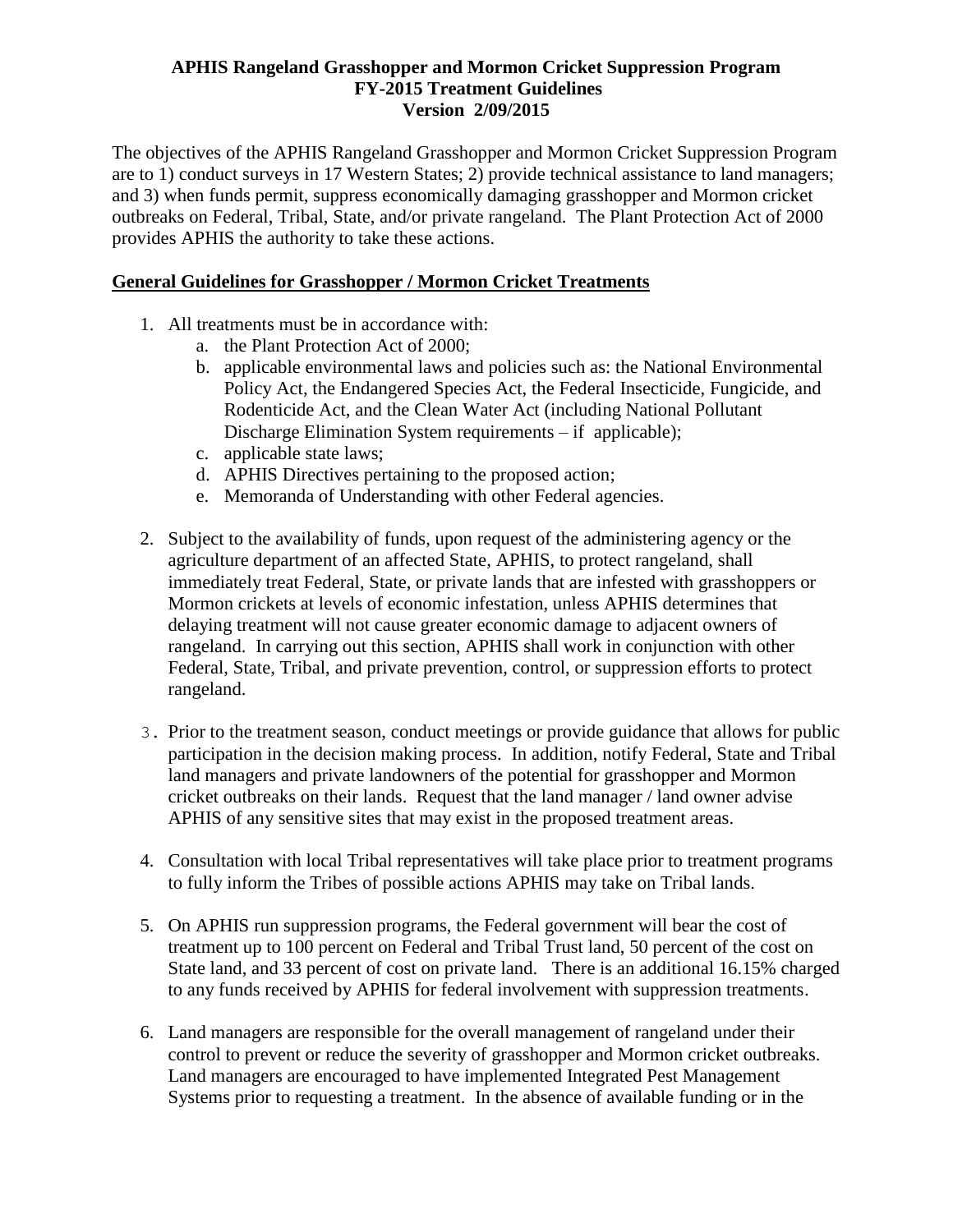# **APHIS Rangeland Grasshopper and Mormon Cricket Suppression Program FY-2015 Treatment Guidelines**

place of APHIS funding, the Federal land management agency, Tribal authority or other party/ies may opt to reimburse APHIS for suppression treatments. Interagency agreements or reimbursement agreements must be completed prior to the start of treatments which will be charged thereto.

7. There are situations where APHIS may be requested to treat rangeland that also includes areas where crops are being grown (typically less than 10 percent of the treatment area). In those situations the crop owner pays the entire treatment costs on the croplands.

NOTE: the insecticide being considered must be labeled for that crop as well as rangeland.

- 8. In some cases, rangeland treatments may be conducted by other federal agencies (e.g., Forest Service, Bureau of Land Management, or Bureau of Indian Affairs) or by nonfederal entities (e.g., Grazing Association or County Pest District). APHIS may choose to assist these groups in a variety of ways, such as:
	- a. loaning equipment(an agreement may be required):
	- b. contributing in-kind services such as surveys to determine insect species, instars, and infestation levels;
	- c. monitoring for effectiveness of the treatment;
	- d. giving technical guidance.
- 9. In areas considered for treatment, State-registered beekeepers and organic producers shall be notified in advance of proposed treatments. If necessary, non-treated buffer zones can be established.

# **Operational Procedures**

# *GENERAL PROCEDURES FOR ALL AERIAL AND GROUND APPLICATIONS*

- 1. Follow all applicable Federal, State, Tribal and local laws and regulations in conducting grasshopper and Mormon cricket suppression treatments.
- 2. Notify residents within treatment areas, or their designated representatives, prior to proposed operations. Advise them of the control method to be used, proposed method of application, and precautions to be taken.
	- 3. One of the following insecticides that are labeled for rangeland use can be used for a suppression treatment of grasshoppers and Mormon crickets:
		- a) Carbaryl
			- a. solid bait
			- b. ultra low volume spray
		- b) Diflubenzuron ultra low volume spay
		- c) Malathion ultra low volume spray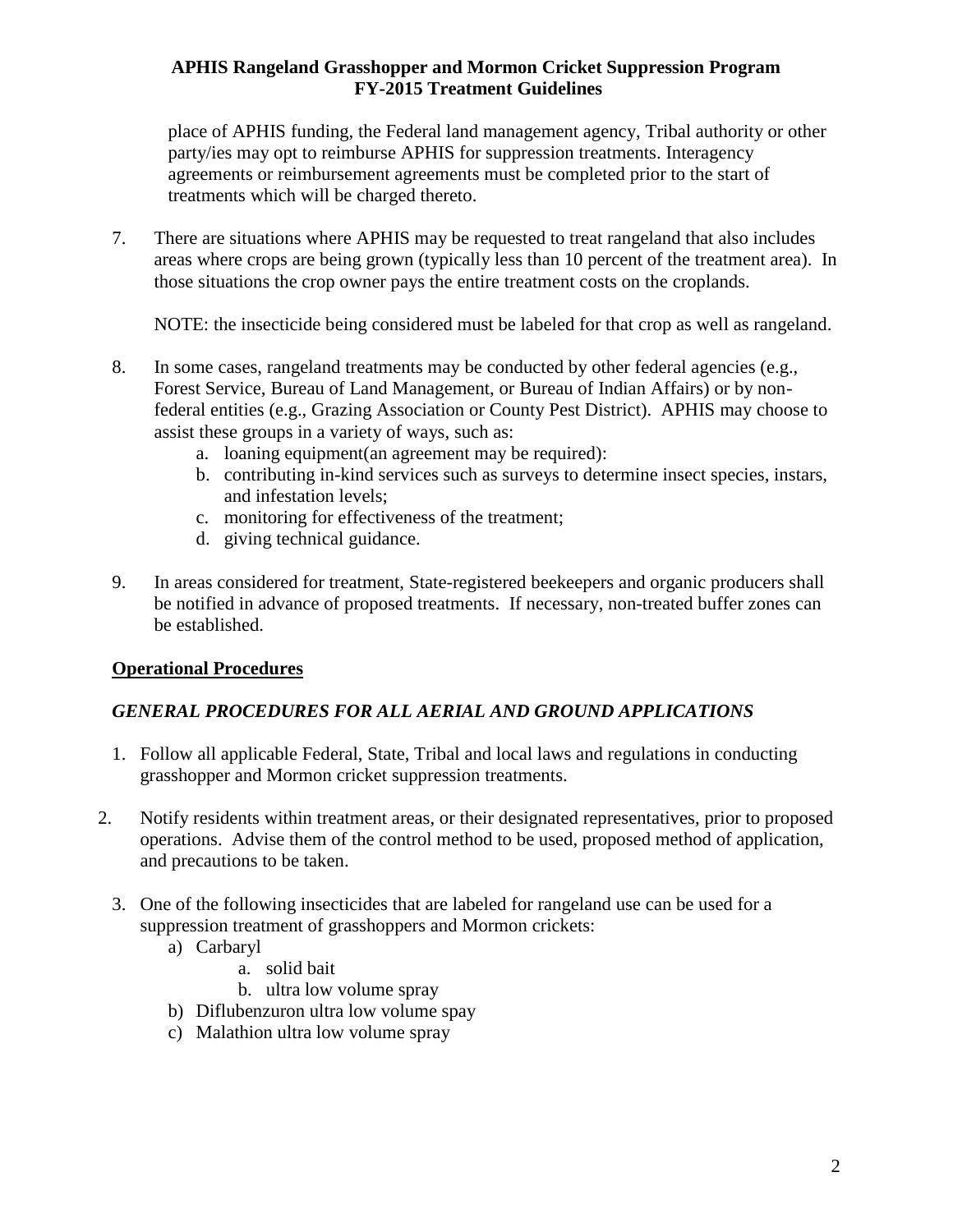### **APHIS Rangeland Grasshopper and Mormon Cricket Suppression Program FY-2015 Treatment Guidelines**

4. Do not apply insecticides directly to water bodies (defined herein as reservoirs, lakes, ponds, pools left by seasonal streams, springs, wetlands, and perennial streams and rivers).

Furthermore, provide the following buffers for water bodies:

- 500-foot buffer with aerial liquid insecticide.
- 200 foot buffer with ground liquid insecticide.
- 200-foot buffer with aerial bait.
- 50-foot buffer with ground bait.
- 5. Instruct program personnel in the safe use of equipment, materials and procedures; supervise to ensure procedures are properly followed.
- 6. Conduct mixing, loading, and unloading in an approved area where an accidental spill would not contaminate a water body.
- 7. Each aerial suppression program will have a Contracting Officer's Repersentative (COR) OR a Treatment Manager on site. Each State will have at least one COR available to assist the Contracting Officer (CO) in GH/MC suppression programs.

NOTE: A Treatment Manager is an individual that the COR has delegated authority to oversee the actual suppression treatment; someone who is on the treatment site and overseeing/coordinating the treatment and communicating with the COR. No specific training is required, but knowledge of the Aerial Application Manaual and treatment experience is critical; attendace to the Aerial Applicators Workshop is very beneficial.

8. Each suppression program will conduct environmental monitoring as outlined in the 2015 Environmental Monitoring Plan.

APHIS will assess and monitor rangeland treatments for the efficacy of the treatment, to verify that a suppression treatment program has properly been implemented and assure that any environmentally sensitive sites were protected.

9. APHIS reporting requirements associated with grasshopper / Mormon cricket suppression treatments can be found in the APHIS Grasshopper Program Guidebook: [http://www.aphis.usda.gov/import\\_export/plants/manuals/domestic/downloads/grasshopper.pdf](http://www.aphis.usda.gov/import_export/plants/manuals/domestic/downloads/grasshopper.pdf)

# *SPECIFIC PROCEDURES FOR AERIAL APPLICATIONS*

- 1. APHIS Aerial treatment contracts will adhere to the 2015 Statement of Work.
- 2. Minimize the potential for drift and volatilization by not using ULV sprays when the following conditions exist in the spray area: